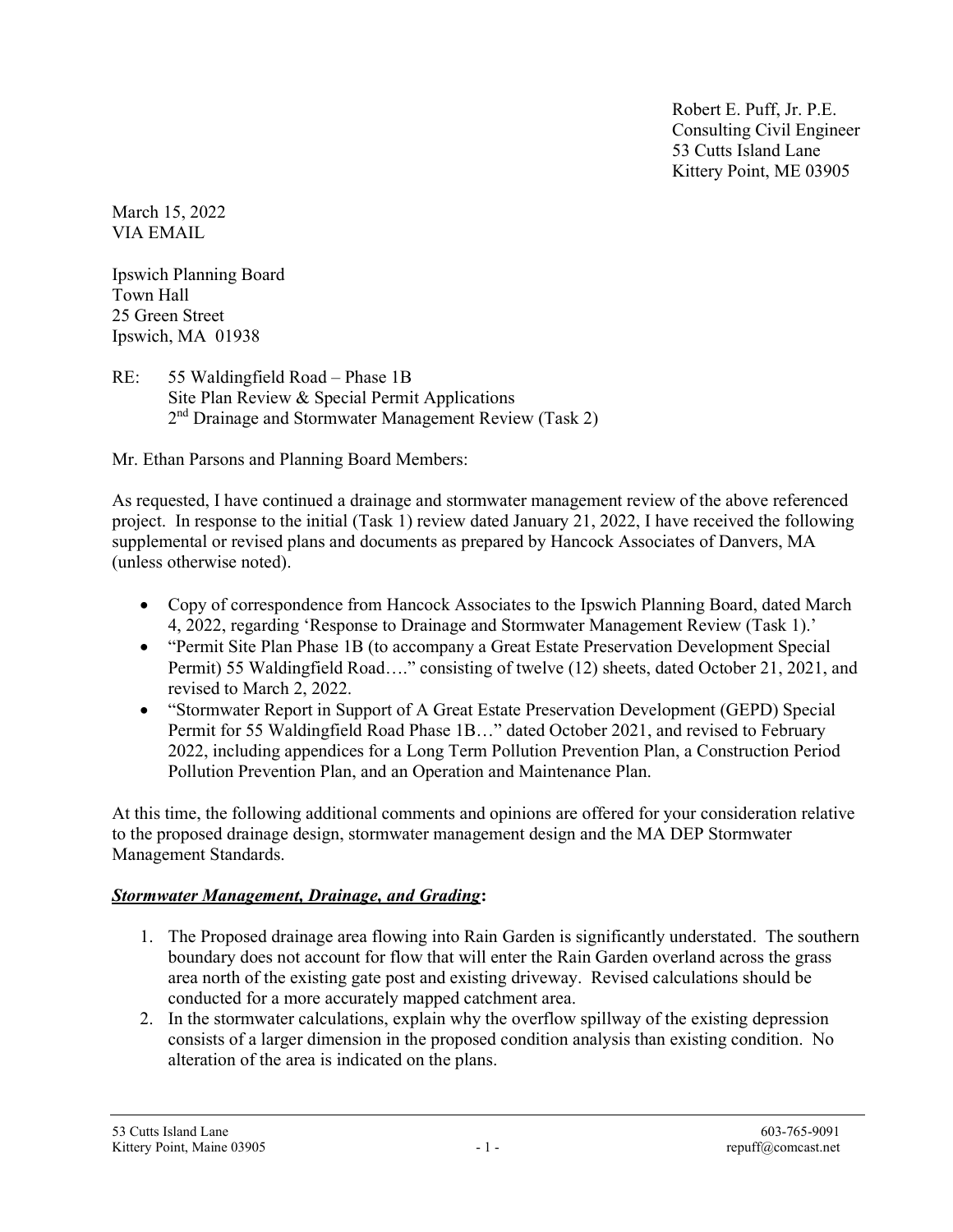- 3. A Landscaping Plan has not been submitted. Specific landscaping of the Rain Garden (consistent with MA DEP Stormwater Handbook recommendations) should be provided to confirm compliance with DEP design guidelines.
- 4. With respect to the proposed storm drain system, the following revisions are suggested:
	- a. Downgradient of DMH A-2, increase the pipe size to 12 inches in improve pipe capacity below the manhole junction.
	- b. Reduce pipe slope upgradient of DMH A-5 to reduce flow velocity to appropriate levels.
	- c. Revise roof drain invert and pipe invert at the northerly side of the proposed building (i.e., an adverse pipe slope is currently indicated).
- 5. Provide the following additional information in the 'Rain Garden Detail' on plan sheet 7.
	- a. Expand the section to include the earthen embankment cross section of the Rain Garden.
		- b. Specify the top of the rain garden embankment elevation. An elevation one foot higher than the top of spillway crest is suggested.
		- c. Specify embankment fill material and impermeable core.
		- d. Correct the top of slope elevation specified adjacent to the forebay.
		- e. Correct the top of berm specified between the forebay and Rain Garden.
		- f. Correct the specified ESHWT elevation to be consistent with the soil test information contained on plan sheet 4.
- 6. Revise the 'Rain Garden Spillway Detail to reflect the geometry utilized in the calculations.
	- a. It should be noted that the construction specified in the proposed detail will allow spillway discharge at an elevation lower than the crest of the spillway (due to voids in the stone foundation material). This is inconsistent with the calculations and the cross sections should be revised to prohibit this type of flow by implementing a curbing or other type of impermeable cut-off wall.
- 7. The following minor items, drafting corrections, and typographical errors should be addressed:
	- a. The 'Soil Stabilizer' detail (plan sheet 6) should specify that the selected product be capable of supporting fire apparatus and all anticipated truck traffic loads at the site.
	- b. Contours 54 and 55 are incorrectly labelled in the westernmost parking row.
	- c. The bottom of Rain Garden elevation specified on plan sheet 4 is incorrect and should be revised.
	- d. Revise the 'Drain Cleanout' detail to specify a product that more closely resembles what is proposed on the plans.
	- e. The roof runoff note on plan sheet 4 should be revised to specify that all roof runoff shall be conveyed to the rain garden.
	- f. The note regarding potential use of cisterns to collect roof runoff (plan sheets 4 and 5) should be expanded to stipulate that excess/overflow runoff to the cisterns shall be conveyed to the Rain Garden (as assumed in the calculations).
	- g. As noted in the 'Task 1' review, in Appendix G of the Stormwater Report, the proposed site description refers to Phase 1B buildings on the western side of the property. As mapped, Phase 1B is on the eastern side of the property. This remains to be corrected
	- h. The revised drainage areas of proposed subcatchments PB-1 and PB-2 are incorrectly stated on page 8 of the Stormwater report (based on the calculations the revised areas should be 548,044 and 41,624 square feet, respectively).

## DEP Stormwater Management Standards:

1. Standard 3 – As presented in the calculations, the rain garden drawdown time is calculated to be 161 hours, which is significantly greater than the maximum recommended value of 72 hours. Revisions should be conducted to reduce the drawdown time to an acceptable duration.